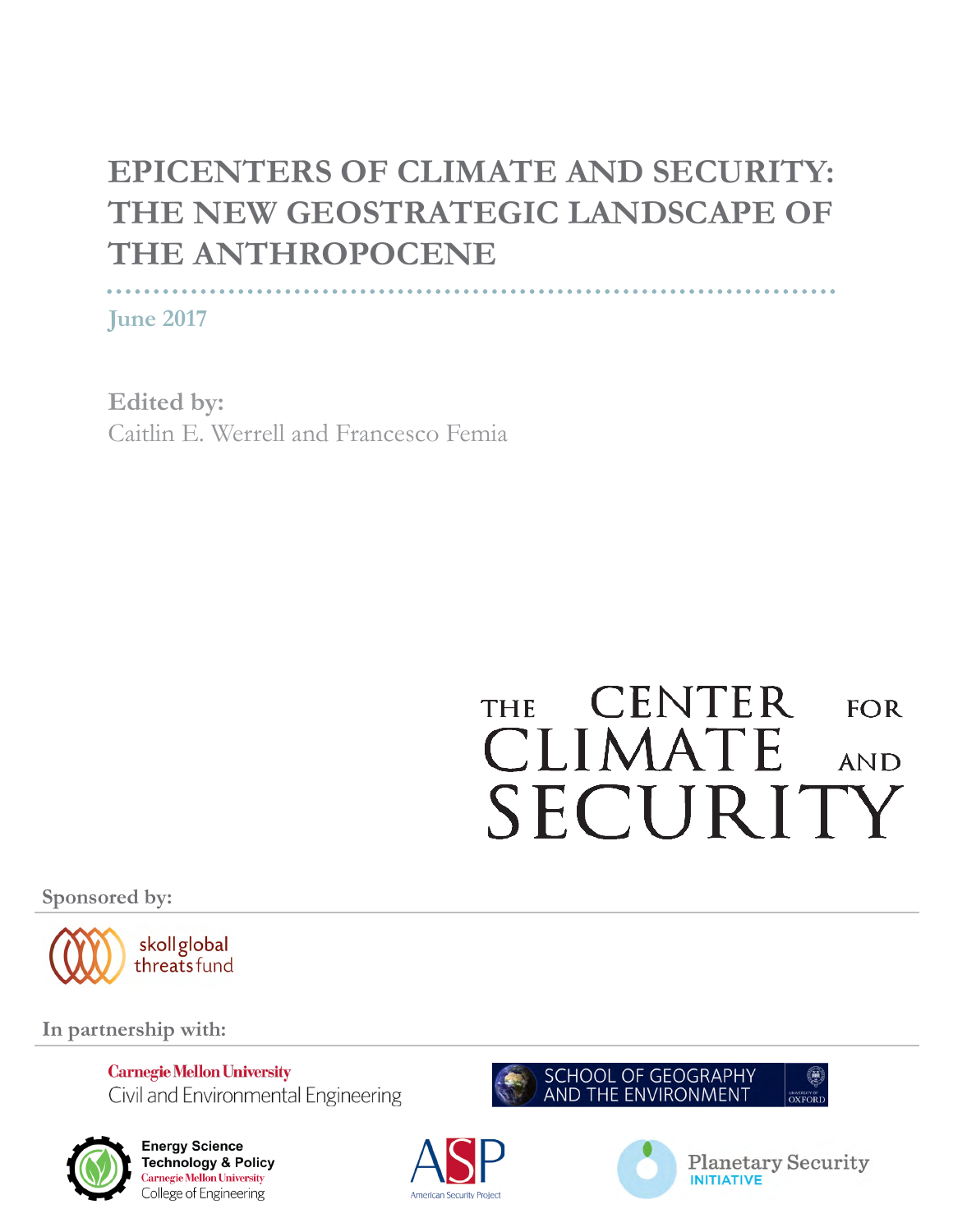# **Kaleem Hawa**[1](#page-7-0) **Health and Climate Security: Interconnected Security Challenges of Climate change and Infectious Disease**

#### **Introduction: When Climate Change, Global Health, and Security Intersect**

From Zika to Ebola, and from avian flu and SARS before them, security agencies, military officers, and civilian policymakers have increasingly been forced to come to grips with the impact of health and disease on national security. A key turning point for this concept – when the HIV/AIDS epidemic was deemed a national security threat by the U.N. Security Council and the U.S. National Intelligence Council<sup>[2](#page-7-1)</sup> - has since been followed by myriad policy and defense adjustments. The White House *National Security Strategy*, the U.S. Department of Defense (DoD) *National Military Strategy*, and the *Quadrennial Defense Review* have all cited the spread of pathogens and infectious disease as a major security concern.[3](#page-7-2) The National Security Council employs a senior director for global health security and biodefense while the DoD employs an assistant secretary of defense for health affairs<sup>[4](#page-7-3)</sup> as well as a deputy assistant secretary of defense for health readiness policy and oversight, whose remit includes "force health protection, national disaster support, medical research and development, [...] and medical readiness for 2.3 million Service members."[5](#page-7-4)

As another emergent security concern, climate change has also been increasingly integrated into military policy and planning.<sup>[6](#page-7-5)</sup> It is perceived by U.S. national security leadership as a threat multiplier<sup>[7](#page-7-6)</sup> and a "direct risk to U.S. military readiness, operations and strategy."[8](#page-7-7) Policy and governance have followed suit, urging planners to view the geopolitical and socioeconomic instability linked to extreme weather as a security threat and to improve climate preparedness and resilience.<sup>[9](#page-7-8)</sup>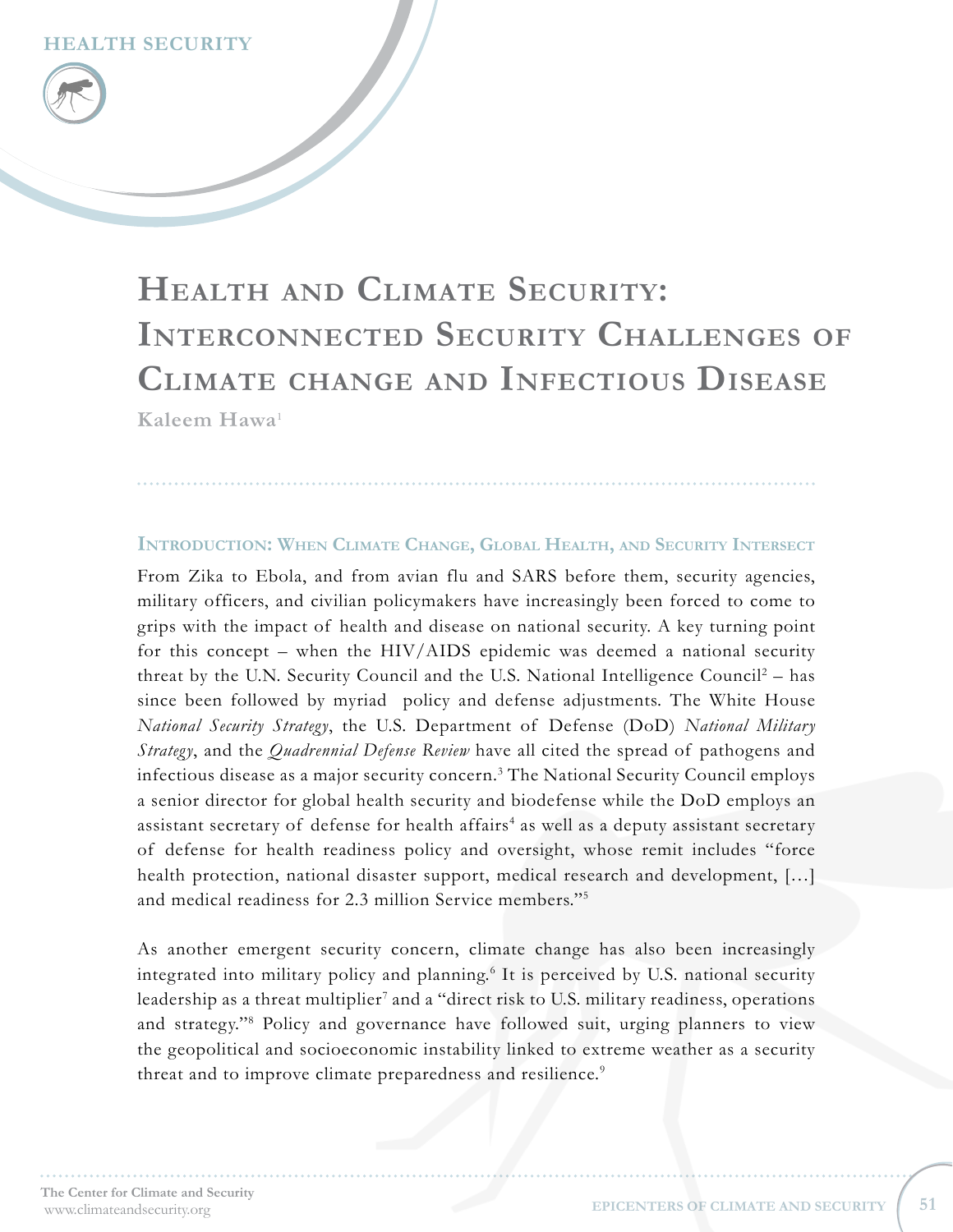It is where these two phenomena intersect that has been most interesting to watch, with the DoD's 2014 *Climate Change Adaptation Roadmap*<sup>[10](#page-7-9)</sup> and the Congressional submission *National Security Implications of Climate-Related Risk and Changing Climate*[11](#page-7-10) both citing global health and pandemics as potential security risks linked to climate change. And this intersection is having real-world implications for the United States right now: Climate augmentation has led Zika and other insect-transmitted diseases to be identified as areas of concern for 2017, especially in temperate Texas, Florida, and the U.S. Gulf Coast.<sup>[12](#page-7-11)</sup>

It is clear, therefore, that policymakers must increasingly equip themselves to understand the complex ways climate change and health intersect and the implications this will have on security. This short paper will outline some of the milieus in which the three are already interacting and how they may collide in the future.

First, climate change may alter disease trends of vector-borne illnesses in ways that directly affect the health of defense forces. Second, as climate change contributes to changing patterns of natural disasters and extreme weather events, disease transmission may be augmented. Third, climate interactions may drive conflict and refugee migratory dynamics, increasing health risks for U.S. humanitarian assistance and disaster relief personnel. Finally, serious pandemics and outbreaks hold the potential to be an existential threat, with outsized impacts on international order and, therefore, global security.

### **Intensifying the Risk:**

#### **Climate Change, Vector-Borne Infection, and the Security Community**

Promoting the health of defense forces has long been a core responsibility of the DoD and its counterparts in countries around the world. The DoD invests heavily in monitoring the health of at-home and deployed military personnel, tracks disease trends that may affect their global operations or readiness, develops medical countermeasures and diagnostics, and partners with civilian agencies to promote global health security. This is no small part of their remit either; with budget appropriations exceeding USD \$579 million, the estimated global health expenditure by the DoD is larger than that of the Centers for Disease Control or National Institutes of Health in FY 2012.[13](#page-7-12) Therefore, as the changing climate alters disease trends and conditions in a manner that influences public health, defense forces will continue to have emergent needs and interests in these developments.

One component of the DoD's health security investments that converges with climate change is vector-borne illnesses (VBIs). Transmitted by vectors such as mosquitoes, ticks, fleas, and sandflies, this class includes malaria, Dengue fever, and Zika, and accounts for more than 17% of all infectious diseases, causing more than 1 million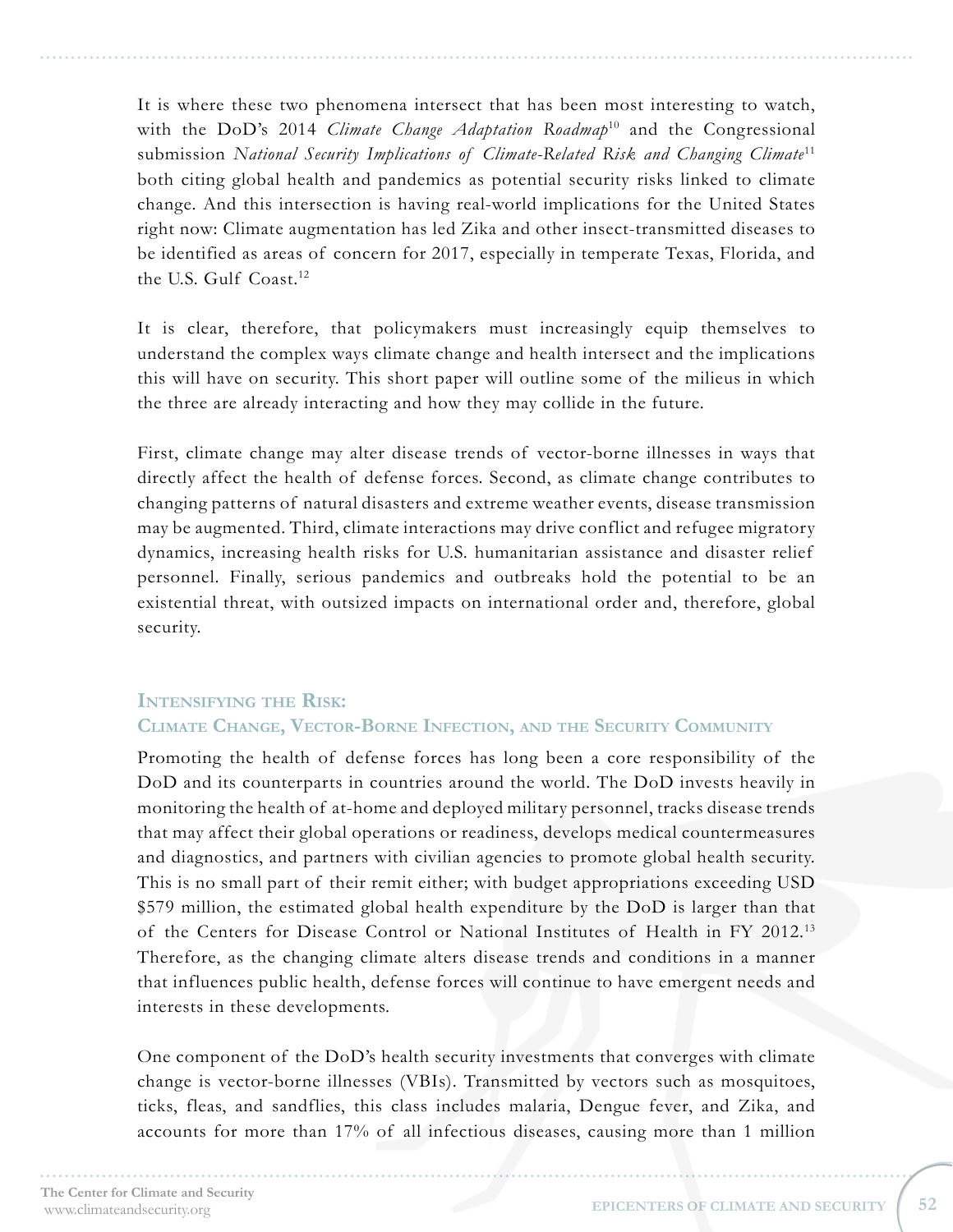deaths annually.[14](#page-7-13) The DoD has noticed – the Global Emerging Infections Surveillance and Response section of the Armed Forces Health Surveillance branch of the Military Health System partners with a variety of overseas laboratories to monitor the growth of VBIs as a threat in regions with active military deployment.[15](#page-7-14)

To understand the VBI security risk in the context of burgeoning climate change, it is important to review the multiple factors that affect rates of transmission: the speed of vector reproduction, the frequency of vector interactions with humans, and the geospatial range of vector distribution.[16](#page-7-15) In all three dimensions, climate disruption plays a role in intensifying the effects. Considering mosquitoes as a sample vector, evidence suggests that increases in temperature reduce extrinsic incubation periods, leading to faster mosquito maturation and proliferation<sup>[17](#page-7-16)</sup>; in warmer climates, mosquitoes digest blood faster and feed more often, increasing transmission rates<sup>[18](#page-7-17)</sup>; and increased precipitation patterns can expand the range of breeding sites for the mosquitoes, putting them in contact with more people.<sup>[19](#page-7-18)</sup>

In this way, climate change becomes a force multiplier for global health risks. This is of unique concern to the DoD and other military organizations because, as a number of defense community health specialists articulated in a 2011 journal article, DoD personnel "are especially vulnerable to VBIs due to occupational contact with arthropod vectors, immunological naiveté to previously unencountered pathogens, and limited diagnostic and treatment options available in the austere and unstable environments sometimes associated with military operations."<sup>[20](#page-7-19)</sup>

A recent case study - the Zika epidemic – helps illustrate this. Evidence suggests that climate change was a factor in the disease's proliferation – the unusually temperate  $2015$  El Niño likely amplified the spread of the disease,<sup>21</sup> while epidemiological modeling concludes that climate change had produced the most optimal conditions for mosquito-borne transmission of Zika since 1950, with higher simulated biting rates, lower mosquito mortality rates, and lower extrinsic incubation periods.<sup>[22](#page-7-21)</sup>

The effects of this have been felt across civilian and military populations alike. As of December 2016, there were 4,809 Zika cases reported in the continental United States, and an additional 33,865 cases reported in U.S. territories like Puerto Rico.<sup>[23](#page-7-22)</sup> Among active U.S. military personnel and their dependents, Pentagon officials have confirmed at least 41 reported cases contracted in the line of service, $24$  prompting the Walter Reed Army Institute of Research (WRAIR) to describe a safe and effective Zika vaccine as an urgent global health priority.<sup>[25](#page-8-0)</sup> Given the aforementioned connection between vector-borne illness and the climate, WRAIR and other DoD organizations that focus on infectious disease surveillance will become increasingly important in the years to come.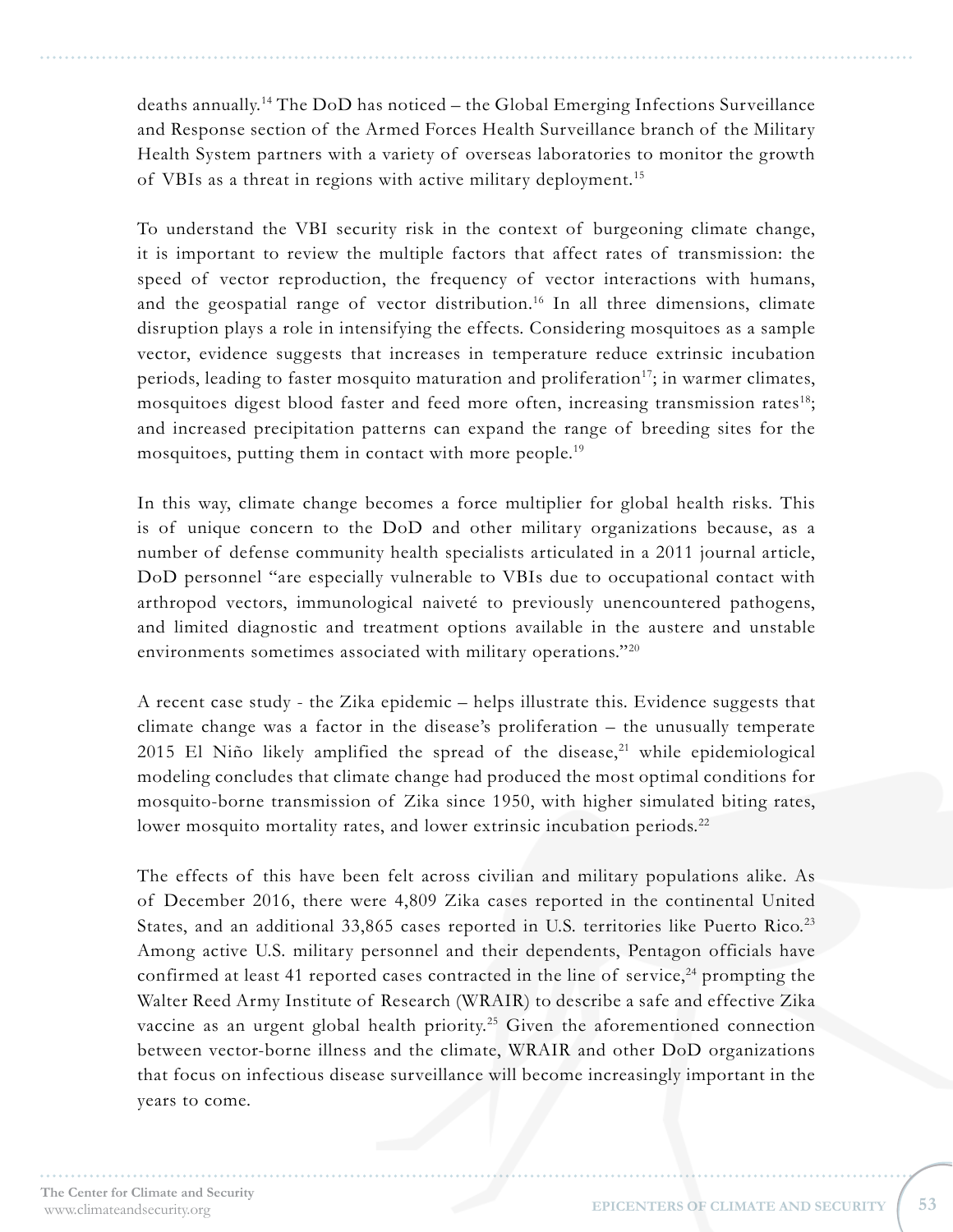And it is not just mosquitoes that policymakers should be concerned with; aside from the traditional VBI transmitters, hundreds of species (eg. ubiquitous rodents, birds, and livestock) can serve as disease reservoirs, each with complex zoological interactions with the climate, and each with the possibility to cause full-scale pandemics if the mitigation and control efforts are mismanaged.

## **Moved into Harm's Way: Health Security in Extreme Weather Events, Natural Disasters, and International Conflict**

The previous section described how climate change can increase the transmission of illnesses to military personnel, putting their health and safety at risk. But when considering the suite of military, development, and philanthropic responses typically employed by American coordinating agencies like the DoD or USAID to engage internationally, it becomes clear that climate change can intersect with health and security in additional, meaningful ways. This section will describe two major climateconnected categories of events that simultaneously (1) increase the presence of U.S. personnel in regions at high risk for disease transmission and (2) increase the likelihood of disease transmission and difficulty of treatment in these regions. They are extreme weather events/natural disasters and international conflicts/refugee crises.

Extreme weather events and natural disasters are defined by the National Centers for Environmental Information (NCEI) – formerly the National Climatic Data Center (NCDC) – as including heat waves, tornadoes, hurricanes, tropical cyclones, severe storms (tornadoes, hail, and straight-line winds), wildfires, crop freeze events, and winter storms<sup>26</sup> as well as what the DoD defines as "persistently recurring conditions" such as flooding and drought.<sup>[27](#page-8-2)</sup>

Scientific evidence suggests that global warming can increase both the frequency and severity of these extreme events, with most of the evidence concentrating on heat waves,<sup>[28](#page-8-3)</sup> precipitation and flood risks,<sup>29</sup> hurricane seasons,<sup>[30](#page-8-5)</sup> and storms, tropical cyclones, and monsoons.<sup>31</sup> Insofar as climate change can expand and intensify the risks of these extreme events, more and more U.S. military and development personnel may be deployed in humanitarian assistance and disaster relief (HA/DR) abroad.

Climate-driven extreme events can themselves also exacerbate the underlying factors behind disease transmission, making HA/DR deployment locations more dangerous. For example, short- term increases in temperature and rainfall have been linked to accelerated parasite development that led to Plasmodium falciparum malaria epidemics and Rift Valley fever in Kenya.<sup>[33](#page-8-7)</sup> Should the U.S. deploy humanitarian support to the region, they would have found themselves at heightened risk.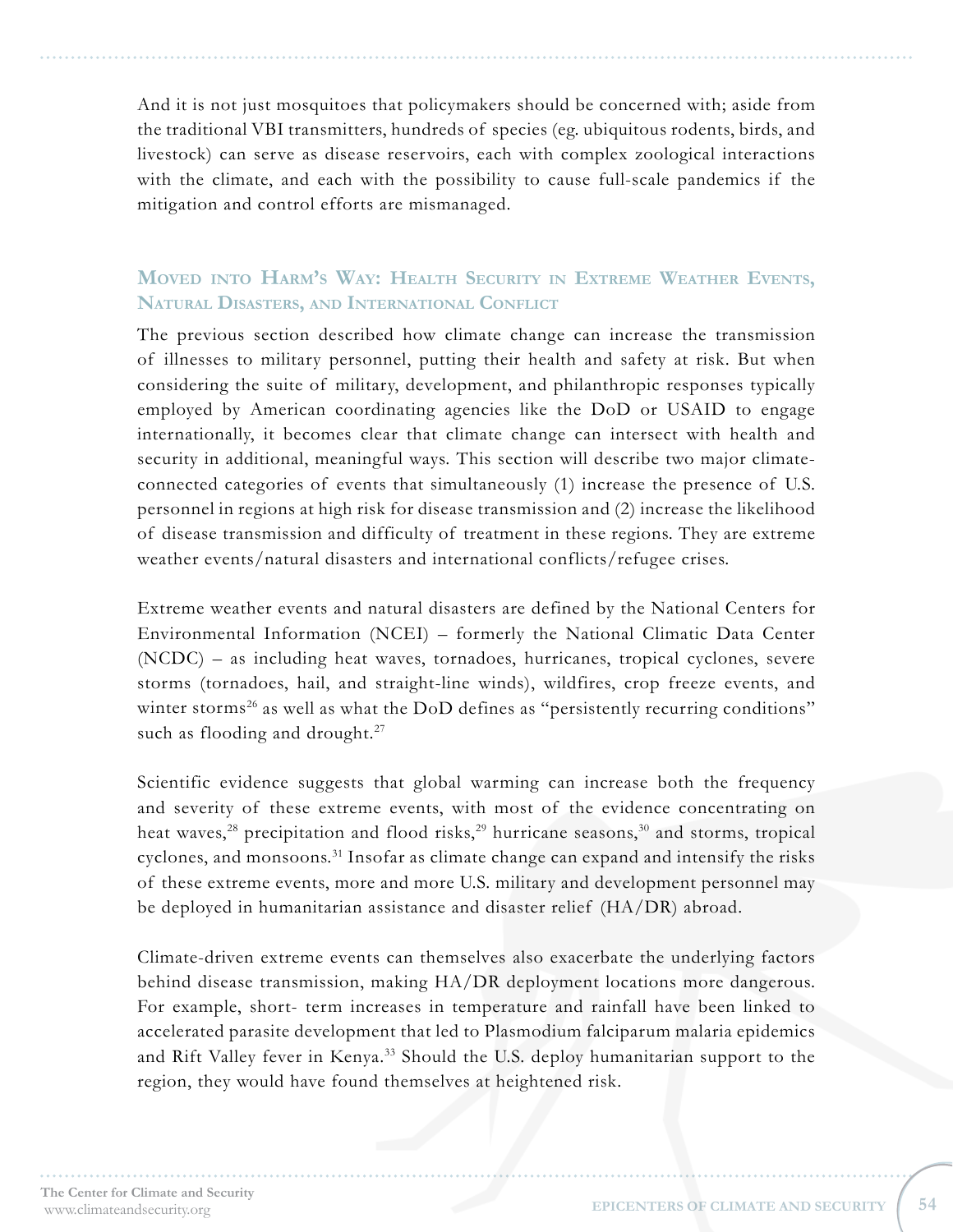

**Figure 1: A map of how climate change can drive a variety of health risks such as infectious diseases and natural disasters through climatedriven extreme weather events, abetted by increased migration and deployment into areas with disease vectors.**

**Source:** *Climate Change and Health: Transcending Silos to Find Solutions*. [32](#page-8-12)

These extreme events and natural disasters don't just have implications for individuals working overseas in military or aid capacities. A study in *PLoS Neglected Tropical Diseases* suggests that the Gulf Coast of the southern United States – home to a number of critical military bases and sites – is increasingly at risk of infectious diseases, in part because "periodic exposures to climate and environmental hazards, including hurricanes, floods, droughts, and oil spills" amplify risk factors such as poverty and poor sanitation.[34](#page-8-8) Looking nationally, the NCEI estimates through its monitoring systems that the United States has experienced more than 200 such extreme events since 1980 in which overall damages were above USD \$1 billion – at a total cost exceeding USD  $$1.1$  trillion.<sup>35</sup> Globally, such estimates are more difficult to quantify, but are in fact both more frequent and more devastating in temperate climates with less developed infrastructure and response capacities – often the very places that most need American HA/DR responses.

Military missions have similarly been shaped by disease and climatic factors over the course of human history. Consider the spread of pandemic influenza in 1918 across U.S. military bases and army training camps in the First World War.<sup>[36](#page-8-10)</sup> More recently, this has manifested itself in very real ways, such as the spread of Old World cutaneous leishmaniasis across areas of Syria and Iraq occupied by the Islamic State.<sup>[37](#page-8-11)</sup>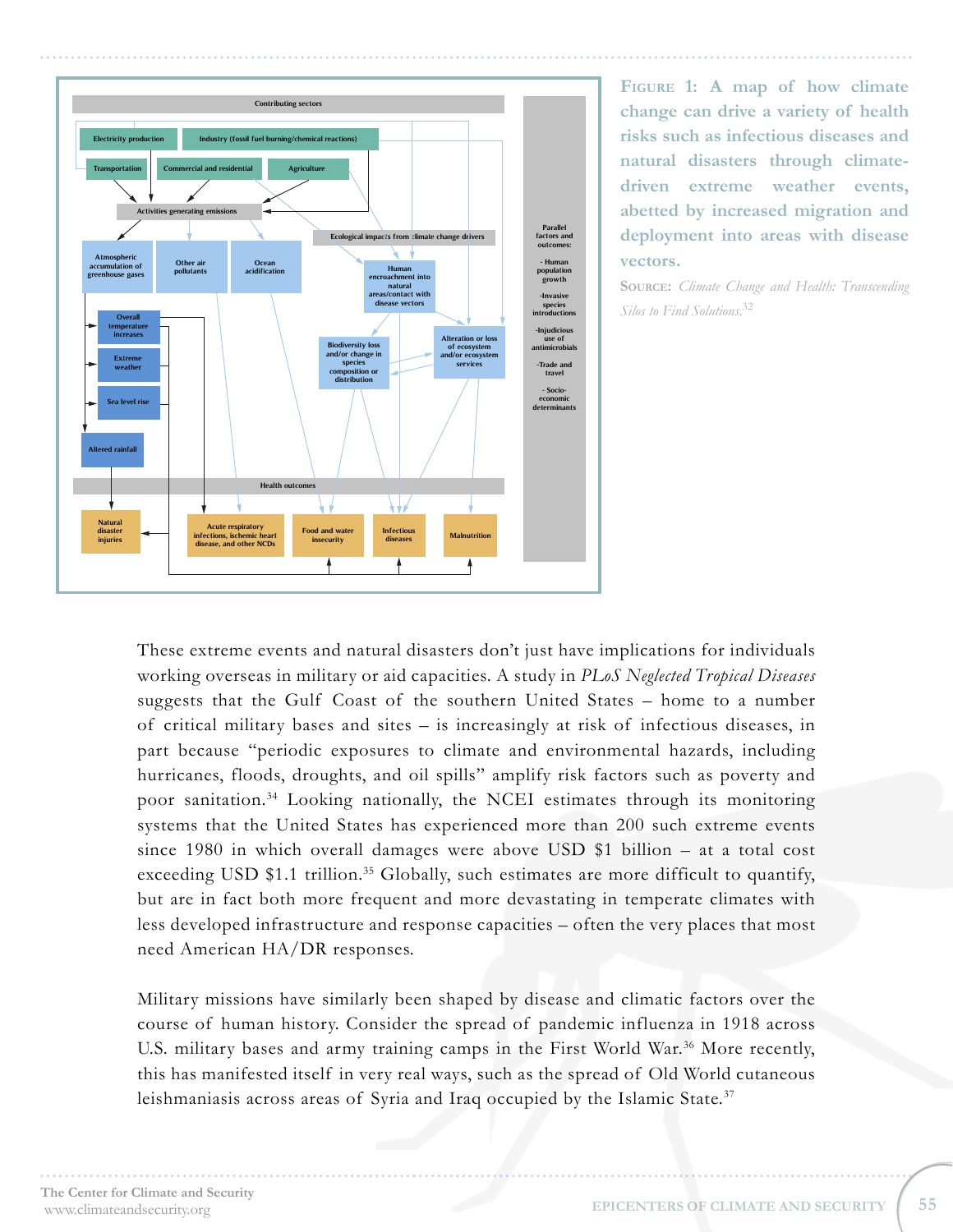The climate/health/security linkages are clear, and the security community has already taken notice. For instance, the U.S. *National Security Strategy* suggests that climate change has contributed to increased refugee flows and conflicts over basic resources such as food and water, thereby driving more substantial troop deployments into regions with high risk for disease transmission.<sup>[38](#page-8-13)</sup> The World Bank reinforces this position, suggesting that climate change has significant implications for armed conflict and refugee movement given its intensification of natural disasters, deepening of resource scarcities, and effect on rising sea-levels.<sup>[39](#page-8-14)</sup>

Moreover, these climate-assisted conflicts and migratory patterns can themselves drive outbreaks that endanger military and aid personnel. Research points to the spread of kala-azar across East Africa as a result of the conflict in South Sudan,<sup>[40](#page-8-15)</sup> which itself has been intensified by climate change and drought according to the nation's environment minister, Deng Deng Hoc Yai.<sup>41</sup> It is clear, therefore, that military and aid deployments to these locations of heightened disease transmission risk present a health security challenge that policymakers will have to integrate into long-term policy and planning.

### **Conclusion: A Black Swan Song**

There are many interconnected and overlapping chains of causality in this report. Climate change contributes to extreme weather events, natural disaster, conflict, and migration in a way that threatens the health of civilians as well as of military and HA/DR personnel. These events - as well as climate change in and of itself - also augment disease transmission in at-risk regions, particularly related to VBIs and other infectious diseases – which would be particularly worrying in an outbreak or pandemic scenario. Taken together, this is an important emerging risk trend for security and health policymakers across the world.

Though the mortality burden of such effects may be considered comparatively low (when judged against other security risks), this status quo is not assured. The *National Intelligence Council*'s Global Trends 2030 report identifies pandemic threats as the Black Swan externality with the greatest potential to disrupt the international system and cause widespread death and suffering.<sup>[42](#page-8-17)</sup> This presents the threat posed by climate change in stark relief, given the potential for a climate-augmented pandemic as an existential international security event.

Therefore, what makes climate change and health security such an important intersection for policy analysis and investment is precisely this double potency as an amplifier: a warming climate can multiply the impact of existing threats and vulnerabilities in indigenous settings and also empower these local threats to potentially become global in nature.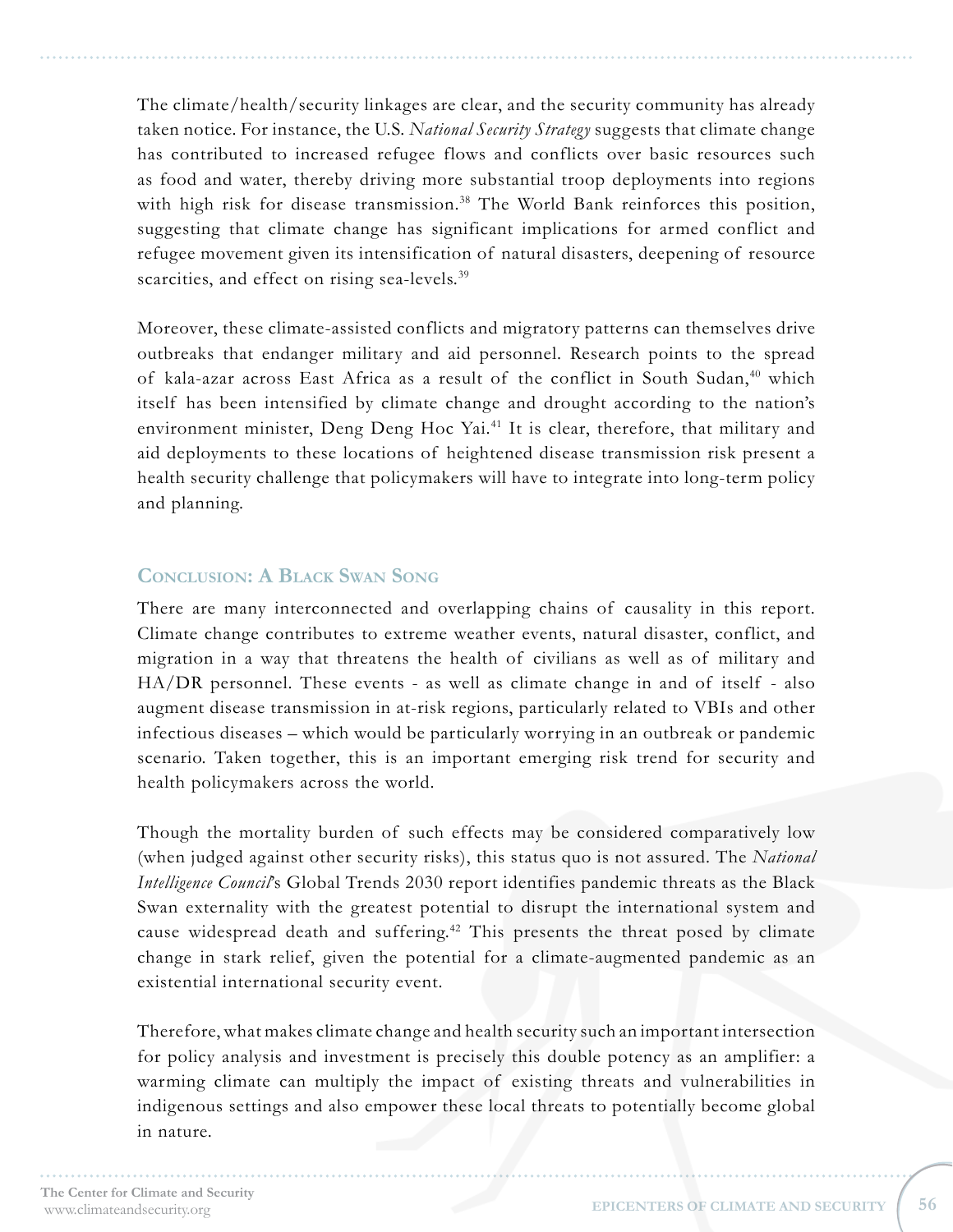#### **NOTES**

<span id="page-7-0"></span>1 Research Fellow, The Center for Climate and Security

<span id="page-7-1"></span>2 National Intelligence Council, "The Global Infectious Disease Threat and Its Implications for the United States," January 2000, accessed at: http://www.dni.gov/nic/PDF\_GIF\_otherprod/infectiousdisease/ infectiousdiseases.pdf

<span id="page-7-2"></span>3 Kaiser Family Foundation, "The U.S. Department of Defense and Global Health," September 2012, available at https://kaiserfamilyfoundation.files.wordpress.com/2013/01/8358.pdf

<span id="page-7-3"></span>4 Military Health System, "Assistant Secretary of Defense for Health Affairs," accessed at http://www.health. mil/About-MHS/ASDHA

<span id="page-7-4"></span>5 Military Health System, "Deputy Assistant Secretary of Defense for Health Readiness Policy and Oversight," accessed at http://www.health.mil/About-MHS/Leadership-Biographies/David-J-Smith-MD

<span id="page-7-5"></span>6 Jon Barnett, "Security and climate change," *Global Environmental Change* 13, 2003.

<span id="page-7-6"></span>7 U.S. Department of Defense, "Hagel to Address 'Threat Multiplier' of Climate Change," October 13, 2014, accessed at https://www.defense.gov/News/Article/Article/603440

<span id="page-7-7"></span>8 Oliver Milman, "Military experts say climate change poses 'significant risk' to security," *The Guardian*, September 14, 2016, accessed at

https://www.theguardian.com/environment/2016/sep/14/military-experts-climate-change-significant-securityrisk

<span id="page-7-8"></span>9 U.S. Department of Defense, "DoD Directive 4715.21," January 14, 2016, accessed at http://www.dtic.mil/ whs/directives/corres/pdf/471521p.pdf

<span id="page-7-9"></span>10 U.S. Department of Defense, "2014 Climate Change Adaptation Roadmap," January 2014, accessed at http://www.acq.osd.mil/eie/Downloads/CCARprint\_wForward\_e.pdf

<span id="page-7-10"></span>11 U.S. Congressional Report, "National Security Implications of Climate-Related Risks and a Changing Climate," May 2015, aaccessed at http://archive.defense.gov/pubs/150724-congressional-report-on-nationalimplications-of-climate-change.pdf?source=govdelivery

<span id="page-7-11"></span>12 Peter Hotez, "2017 Global Infectious Diseases Threats to the United States," *PLoS Neglected Tropical Diseases,* December 22, 2016, accessed at http://blogs.plos.org/speakingofmedicine/2016/12/22/2017-global-infectiousdiseases-threats-to-the-united-states/

<span id="page-7-12"></span>13 Kaiser Family Foundation, "The U.S. Department of Defense and Global Health," September 2012, accessed at https://kaiserfamilyfoundation.files.wordpress.com/2013/01/8358.pdf

<span id="page-7-13"></span>14 World Health Organization, "Vector-borne diseases," February 2016, accessed at http://www.who.int/ mediacentre/factsheets/fs387/en/

<span id="page-7-14"></span>15 Military Health System, "Global Emerging Infections Surveillance and Response System," accessed at http:// www.health.mil/Military-Health-Topics/Health-Readiness/Armed-Forces-Health-Surveillance-Branch/Global-Emerging-Infections-Surveillance-and-Response

<span id="page-7-15"></span>16 World Health Organization, "Climate change and human health: risks and responses," 2003, accessed at http://www.who.int/globalchange/publications/climchange.pdf

<span id="page-7-16"></span>17 Leopoldo Rueda, *et al.*, "Temperature-dependent development and survival rates of Culex quinquefasciatus and Aedes aegypti," *Journal of Medical Entomology* 27, 1990.

<span id="page-7-17"></span>18 Mick Gillies, "The duration of the gonotrophic cycle in Anopheles gambiae and An. funestus with a note on the efficiency of hand catching," *East African Medical Journal* 30, 1953.

<span id="page-7-18"></span>19 Andrew Githeko *et al*., "Climate change and vector-borne diseases: a regional analysis," *Bulletin of the World Health Organization* 78, 2000.

<span id="page-7-19"></span>20 Mark Fukuda *et al.*, "Malaria and other vector-borne infection surveillance in the U.S. Department of Defense Armed Forces Health Surveillance Center-Global Emerging Infections Surveillance program: review of 2009 accomplishments," *BMC Public Health* 11, 2011.

<span id="page-7-20"></span>21 Chelsea Harvey, "El Niño on a warming planet may have sparked the Zika epidemic, scientists report," *Washington Post*, December 19, 2016, accessed at https://www.washingtonpost.com/news/energy-environment/ wp/2016/12/19/el-nino-on-a-warming-planet-may-have-sparked-the-zika-epidemic-scientists-report/?utm\_ term=.61788f7dbac9

<span id="page-7-21"></span>22 Cyril Caminade *et al.*, "Global risk model for vector-borne transmission of Zika virus reveals the role of El Niño 2015," *Proceedings of the National Academy of Sciences* 114, 2016.

<span id="page-7-22"></span>23 Centers for Disease Control and Prevention, "Zika Virus Case Counts in the US," January 4, 2017, accessed at https://www.cdc.gov/zika/geo/united-states.html

<span id="page-7-23"></span>24 Barbara Starr, "41 US military members have now contracted Zika," *CNN*, August 3, 2016, accessed at http://www.cnn.com/2016/08/03/politics/zika-33-military-members-contract-disease/